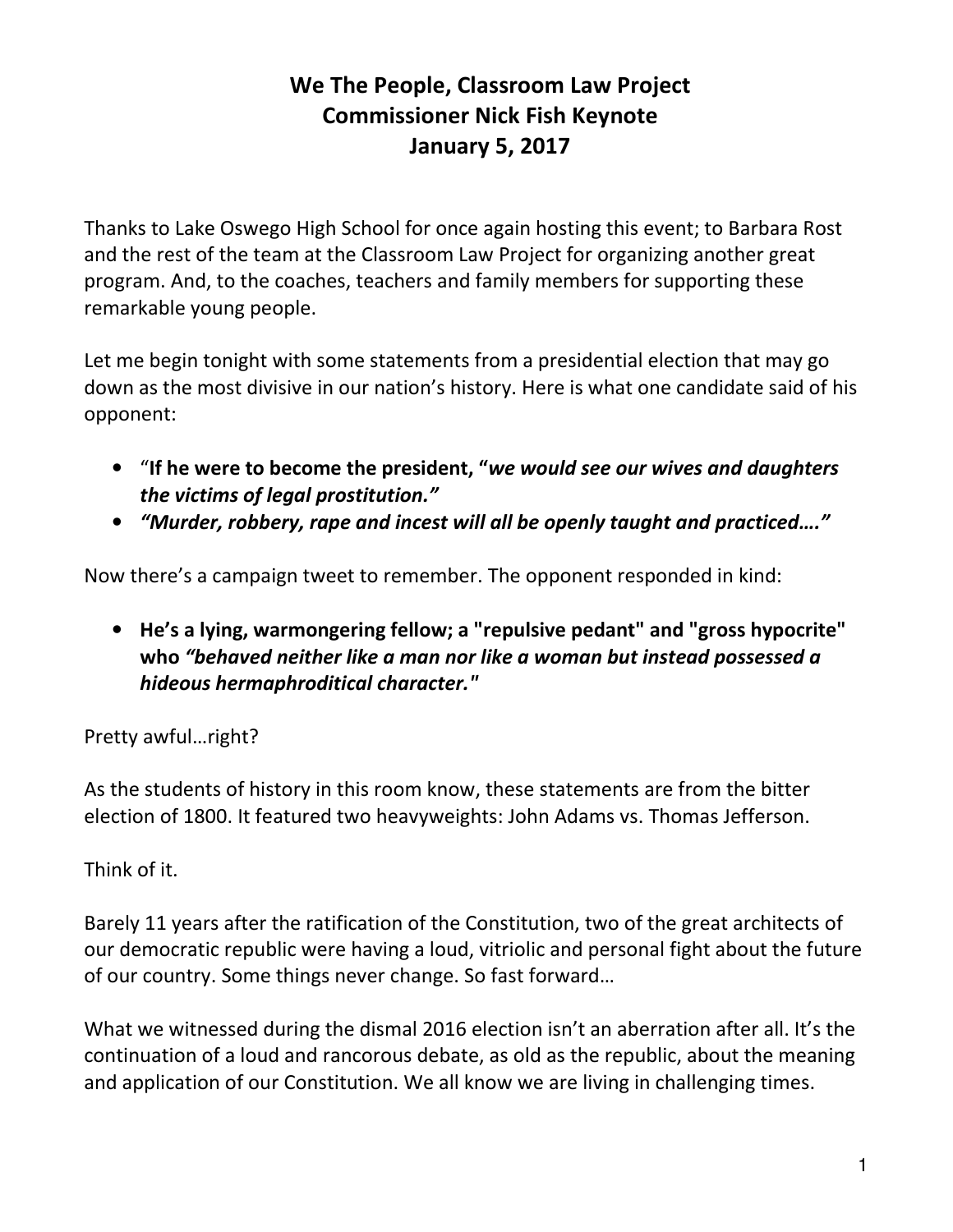America is more divided than ever before. Our public debates are getting coarser, while civility and tolerance are casualties in our partisan battles. But my role tonight is to not discourage you. To the contrary, I am here to reassure you that even in these difficult times, we are in good hands.

I am not talking about the President or the Congress.

No, I find my greatest solace in a document which has endured for over 228 years – *and in each of you.*

The students in this room understand better than most Americans the bedrock stability of our Constitution.

Let's start where every new administration begins – with the presidential oath of office.

On January 20, Mr. Trump will place his hand on a bible and take the following oath: "I do solemnly swear (or affirm) that I will faithfully execute the Office of President of the United States, and will to the best of my ability, preserve, protect and defend the Constitution of the United States."

This is the genius of our system--no president is above the law.

Let's take a few minutes to anticipate the new President's first 100 days and what the Constitution has to say.

For starters, Mr. Trump has promised to revoke most of President Obama's executive orders. I am guessing that no one in this room will lose any sleep if he does.

Why? Because nothing in Article II says he can't. But this is the low hanging fruit. Things will only get more interesting.

Let's consider two other actions the President-elect has said he would take.

During the campaign, there was a lot of loose talk about Muslim bans, registries and even camps.

What *you know* is that the first line of defense against these shocking proposals is the Establishment Clause of the 1<sup>st</sup> Amendment.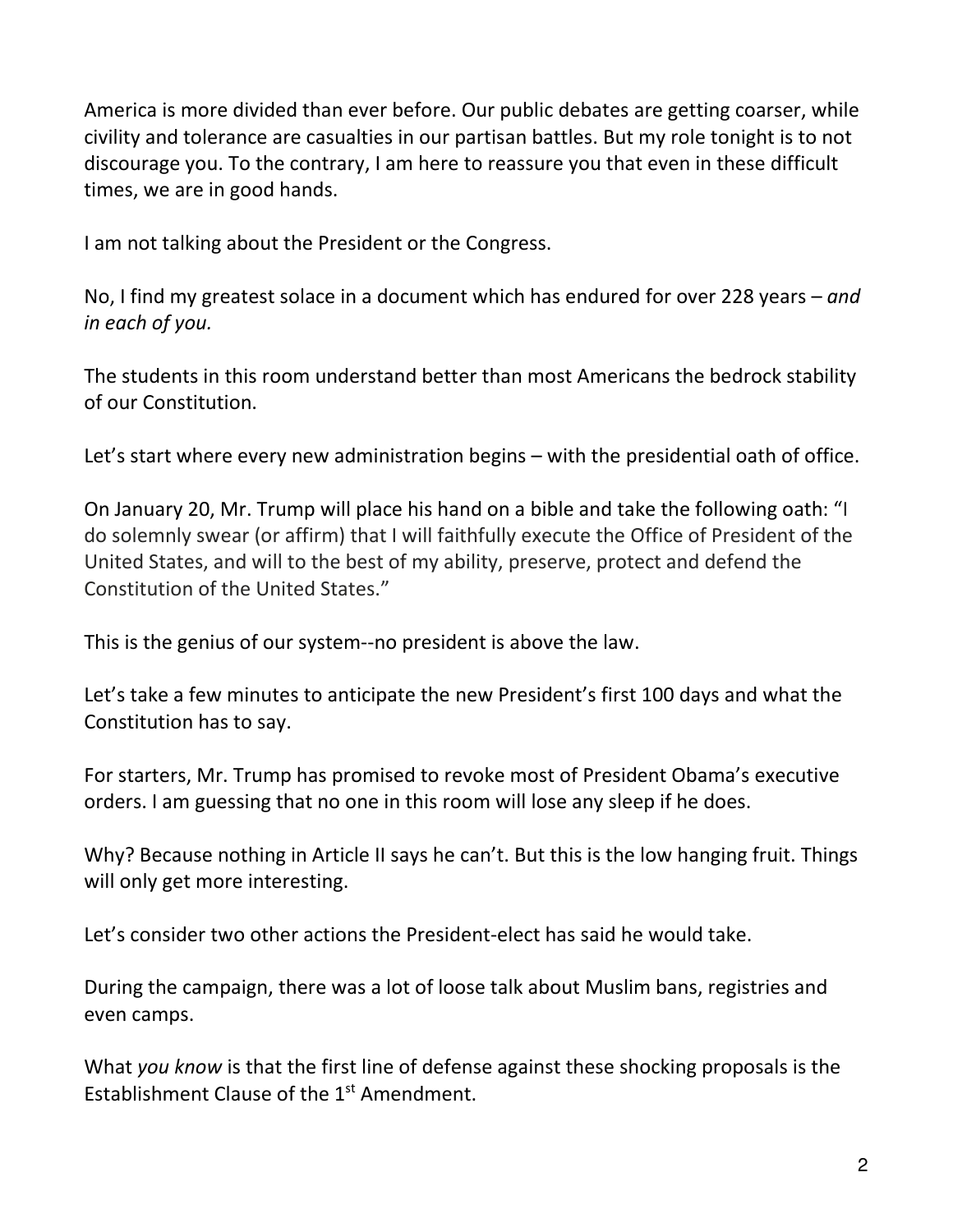The government is prohibited from disapproving or favoring *any* religion.

Under the due process and equal protection clause of the 5th Amendment, the government may not banish or prohibit a citizen's entry into the United States.

Under the 14<sup>th</sup> Amendment's Equal Protection Clause, the government may not target anyone because of their religion.

Are you starting to see the picture here?

Let's move to another hot-button issue.

Mr. Trump does not think much of the media, and he has threatened to "open up our libel laws."

You know that is not likely to happen any time soon.

First of all, most legal claims for libel are adjudicated at the state level.

Second, the Supreme Court, in *NY Times v. Sullivan,* interpreting the First Amendment, ruled that a public person must prove "actual malice" to make out a libel claim.

So unless the high court reverses a 50-year precedent, or the states pass a Constitutional amendment, our new President will have little success in "opening up our libel laws."

Looking forward, in the battle between the president and the Constitution, I wouldn't bet against the Constitution. Still…we must remain vigilant.

That's why I carry a copy of the Constitution with me.

Last fall, I was honored to meet Mr. Khizr Khan. He signed this copy and gave it to me.

You remember him, he was the Gold Star father who electrified the nation with his appearance at the Democratic National Convention.